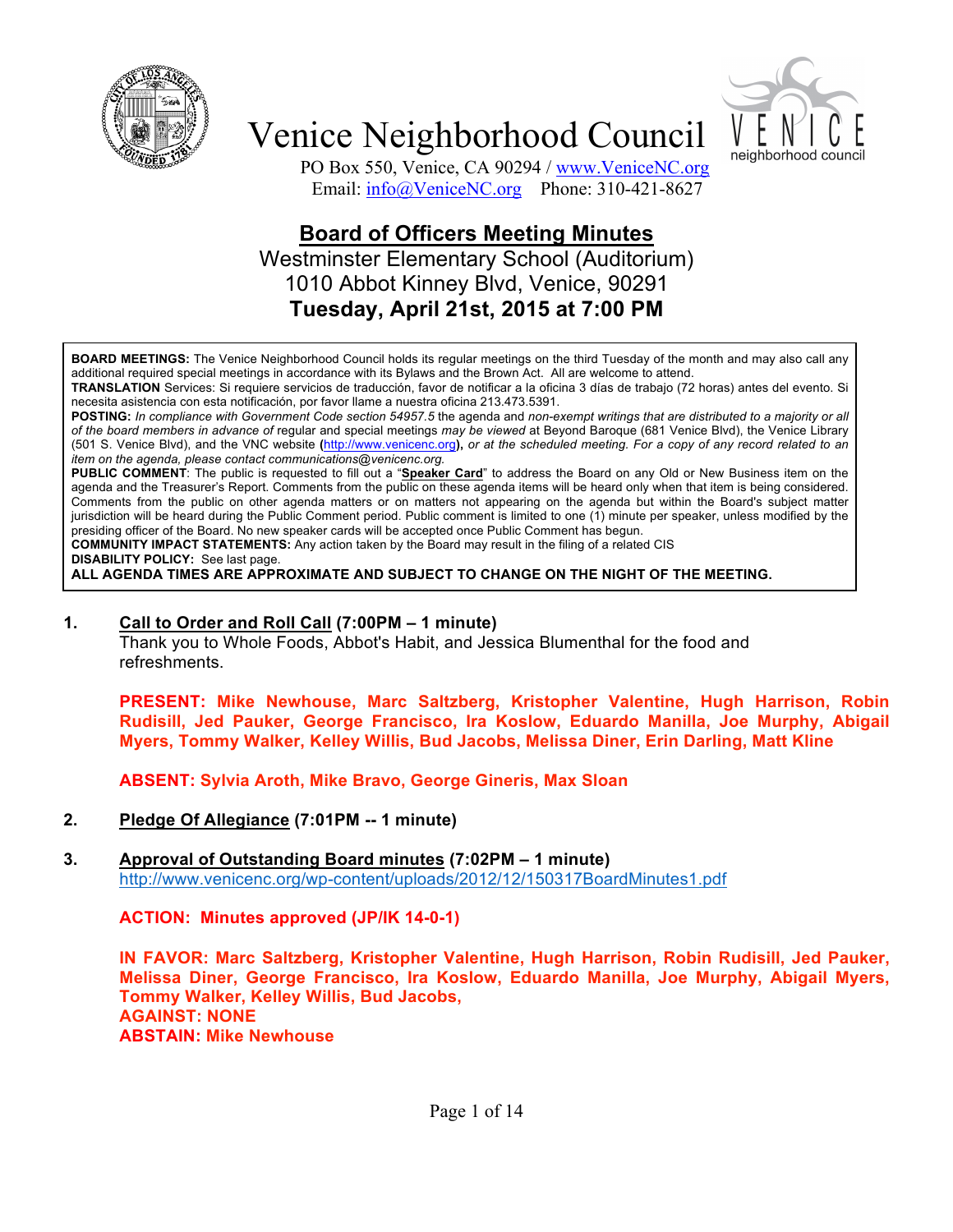



PO Box 550, Venice, CA 90294 / www.VeniceNC.org Email: info@VeniceNC.org Phone: 310-421-8627

## **4. Approval of the Board Agenda (7:03PM – 1 minute)**

**ACTION: 10B removed Agenda approved (JM/JP 14-0-1)**

**IN FAVOR: Marc Saltzberg, Kristopher Valentine, Hugh Harrison, Robin Rudisill, Jed Pauker, Melissa Diner, George Francisco, Ira Koslow, Eduardo Manilla, Joe Murphy, Abigail Myers, Tommy Walker, Kelley Willis, Bud Jacobs, AGAINST: NONE ABSTAIN: Mike Newhouse**

**5. Declaration of Ex Parte Communications or Conflicts-Of-Interest (7:04PM -- 1 minute)**  All Board members shall declare any ex parte communications or conflicts-of interest relating to items on this meeting's agenda.

### **6. Scheduled Announcements and Presentations (7:05PM – 40 minutes)**

- **A Public Safety - LAPD Report (10 minutes):** Senior Lead Officers Peggy Thusing (25120@lapd.lacity.org), Kristan Delatori (32914@lapd.lacity.org), Gregg Jacobus, 35162@lapd.lacity.org, Lt. Lydia Leos 23216@lapd.lacity.org, OFW Beach Detail Supervisor. *Includes a monthly Venice crime report and updates on law enforcement issues in Venice.* Intro of Captain Nicole Alberca
	- Captain Alberca to address VNC.
	- Special Olympics coming to LA
- **B Government Reports (15 minutes)** (Representatives have standing place on the agenda, but are not always available to attend)
	- City Councilmember Mike Bonin, Cecilia Castillo, Field Deputy, Cecilia.Castillo@lacity.org (310-568-8772)
		- Report on Venice Forward
		- Upcoming events, including "Bike with Mike" can be found on CD11 website.
	- Congressman Ted Lieu, Representative Janet Turner 310-496-9896 janet.turner@mail.house.gov
	- State Senator Ben Allen, Representative Sam Liu 310-318-6994, samuelliu@sen.ca.gov
	- State Assemblyperson Autumn Burke, Rep Odysseys Bostick 310.412.6400 odysseysbostick@asm.ca.gov
	- LA County Supervisor Sheila Kuehl
	- Mayor Eric Garcetti, Westside Deputy, Daniel Tamm, (Daniel.Tamm@Lacity.org) 213-978-0836
	- Resilience by Design @ Mar Vista Rec Center on April 23, 5:45PM with mayor and councilmember.

### **C VNC Announcements (5 Minutes)**

- Report of Civic University; Melisa Diner and Joe Murphy
- President Mike Newhouse (President@VeniceNC.org) Venice BBQ - Saturday, August 8 at Oakwood Park Job & Career Fair – 10AM – 1PM at Venice Skills Center on April 29th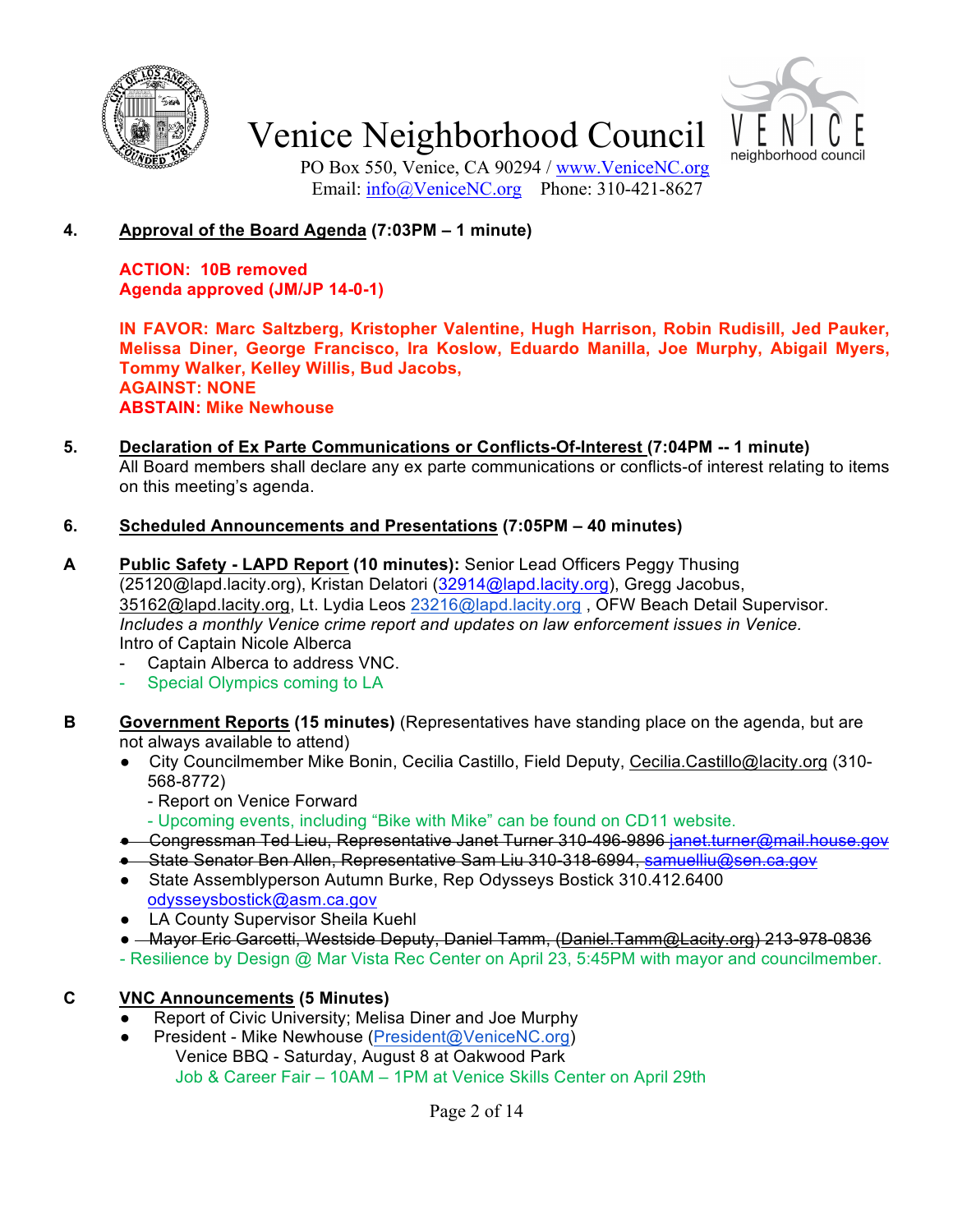



PO Box 550, Venice, CA 90294 / www.VeniceNC.org Email: info@VeniceNC.org Phone: 310-421-8627

- Vice President Marc Saltzberg (VicePresident@VeniceNC.org)
- Westside Regional Alliance of Councils- Mike Newhouse, WRAC President, Marc Saltzberg, VNC Representatives. (Chair@westsidecouncils.org),
- Los Angeles Neighborhood Council Coalition (LANCC) Ivan Spiegel (Parliamentarian@VeniceNC.org)
- VNC Representative to DWP: Dede Audet
- Venice Chamber Of Commerce: Catherine Chevalier, President VCC (Catherine@notmaurice.com)

## **D California Common Cause (10 minutes)** (Kurston Cook kurston.cook@gmail.com)

Presentation by policy fellow with California Common Cause to discuss recommended reforms to the LA City matching funds program. Includes a short presentation, with a 6 minute video, and the opportunity for Q&A.

**Postponed until next month.**

## **7. General Consent Calendar (7:45PM -- 1 minute)**

*[All agenda items on the Consent Calendar will pass when the Consent Calendar is approved. No discussion or Public Comment is allowed on any item. Items may be removed by any board member or stakeholder. Removed items will go to the end of the agenda and be treated as regular agenda items with discussion and public comment.]*

### **A Ratification to join Venice 4wd** (Cecilia Castillo Cecilia.Castillo@lacity.org)

**MOTION:** VNC supports joining "Venice Forward," a new collaboration (initiated by CD11) of nonprofit organizations, governmental agencies and Venice stakeholders who are cooperating to help promote "housing first" as a solution to the issues surrounding homelessness.

### **B Commercial Notification Motion** Melissa Diner (melissa.diner@venicenc.org)

**MOTION:** The Venice Neighborhood Council recommends that OFW committee must be notified of any projects that are presented to LUPC in regards to commercial projects on OFW. APPROVED BY OFW COMMITTEE 3/24/2015 8-1-0 Thomas Elliot motion, second Therese Dietlin **Pulled from consent calendar**

#### **C Support for Council File 15-0135 – Conditional Use Permit Pre-Application Fees and Hiring of Resources to Implement Inspections** Marc Saltzberg (vicepresident@vencienc.org)

**MOTION:** Whereas, In February 2013, the Mayor and Council authorized establishment of the Condition Compliance Unit (CCU) in the Department of City Planning (DCP) to track and monitor conditional use approvals, and

Whereas, Council File 15-0135 includes an ordinance drafted by the City Attorney to effectuate the pre-application fees recommended for the pro-active Condition Compliance Monitoring, Verification, and Inspection Program (MViP) and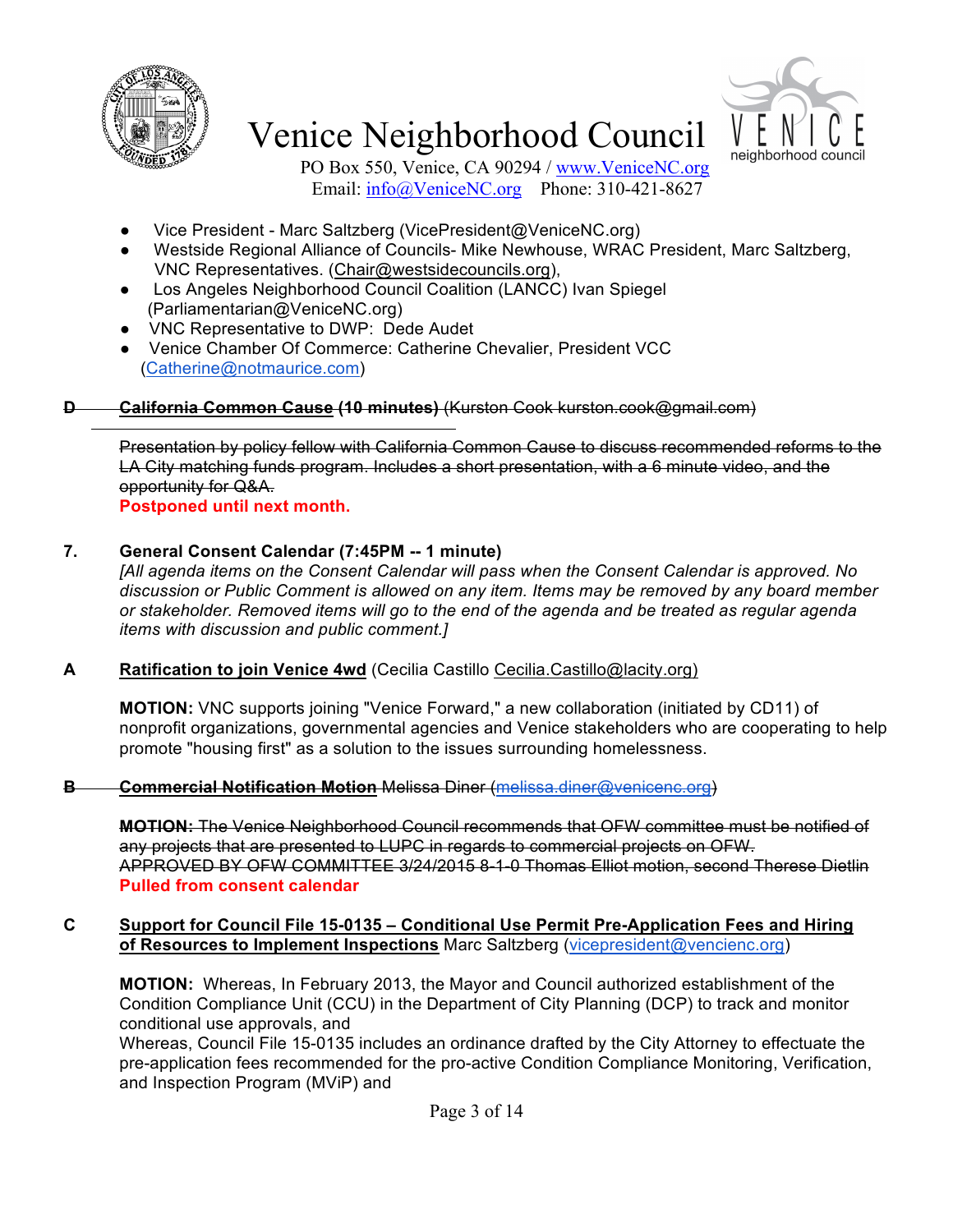



PO Box 550, Venice, CA 90294 / www.VeniceNC.org Email: info@VeniceNC.org Phone: 310-421-8627

Whereas, The MViP is a program to ensure compliance with the conditions placed on approved entitlements to preserve and safeguard the quality of life in our communities and Whereas, part of the Council File is a request for approval of additional DCP staffing (seven positions) needed to implement the MViP.

Therefore Be It Resolved that the Venice Neighborhood Council supports the goals of the CCU, the use of application fees to support the CCU and enforcement operations, and the hiring of additional staff (paid for by those fees) needed to implement the MViP. A Community Impact Statement in support of Council File 15-0135 shall be submitted.

(http://cityclerk.lacity.org/lacityclerkconnect/index.cfm?fa=ccfi.viewrecord&cfnumber=15-0135)

LINK:http://www.venicenc.org/wp-content/uploads/2012/05/support-for-council-file-15-0135.doc

## **D SafetyFest Support** (George Francisco george.francisco@venicenc.org)

**MOTION:** The VNC supports the LAPD/CD11 SafetyFest proposed for May 2015. APPROVED by Public Safety Committee 3-0 on 4/5/2015 – motion by G Francisco; second by C **Carter** 

### **E Creation of a 2015-2016 Ad Hoc VNC Election Committee** (Ivan Spiegel, parliamentarian)

**MOTION:** The VNC Board shall create an Ad Hoc Election Committee to administer the VNC Elections during the 2015-2016 Fiscal Year with the following Mission Statement as approved by the Administrative Committee: The 2015-2016 Ad Hoc VNC Election Committee shall be responsible for overseeing all aspects of the 2015-2016 VNC Elections including, but not limited to: development of local election rules; setting the timetable for and programing election events and deadlines; recruitment and orientation of candidates; election outreach; coordination with Independent Election Administrator, DONE, and the City Clerk; supervision of polling place and tabulation of ballots; and providing orientation for the newly elected Board. The Committee shall expire on June 30<sup>th</sup>, 2016.

### **F Approval of 2015 Venice BBQ** (Ivan Spiegel, parliamentarian)

**MOTION:** The VNC Board approves the 2015 Venice BBQ to be held on August 8, 2015.

**ACTION: Item B removed from Consent Calendar Agenda approved as amended (AM/HH 14-0-1)**

**IN FAVOR: Marc Saltzberg, Kristopher Valentine, Hugh Harrison, Robin Rudisill, Jed Pauker, Melissa Diner, George Francisco, Ira Koslow, Eduardo Manilla, Joe Murphy, Abigail Myers, Tommy Walker, Kelley Willis, Bud Jacobs, AGAINST: NONE ABSTAIN: Mike Newhouse**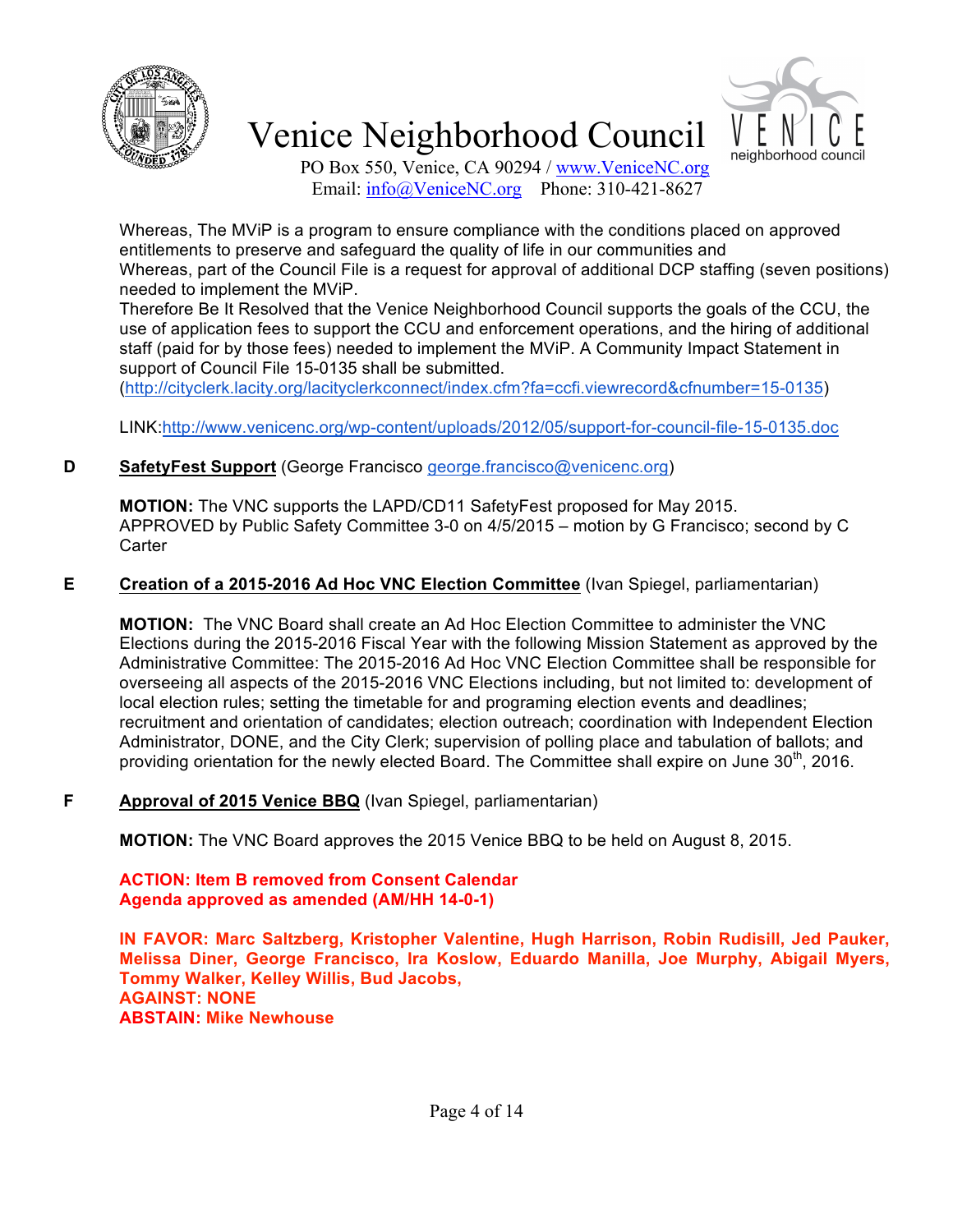



PO Box 550, Venice, CA 90294 / www.VeniceNC.org Email: info@VeniceNC.org Phone: 310-421-8627

## **8. Land Use and Planning Committee (LUPC) Consent Calendar (7:46PM -- 1 minute)**

*[All agenda items on the Land Use and Planning Committee (LUPC) Consent Calendar will pass when the LUPC Consent Calendar is approved. No discussion or Public Comment is allowed on any item. Items may be removed by any Board member or Stakeholder. Removed items will go to the end of agenda item 11. Land Use and Planning Committee and will be treated as regular LUPC agenda items, with discussion and public comment.]*

#### **Improve Approval Controls for, Transparency of, Staff Training for & Availability of City & State Coastal Exemptions**, (Robin Rudisill, LUPC Chair)

**MOTION:** The VNC Board requests that controls over approvals, transparency of the process and Staff training for both City and State Coastal Exemptions be significantly improved. Furthermore, the VNC requests that copies of both City and State Coastal Exemptions be made immediately available to, or be immediately provided to, the VNC.

Approved by LUPC 3/3/15 by a vote of 6-0-0 (RR/MK)

#### **ACTION: Motion approved (JP/HH 12-0-2)**

**IN FAVOR: Marc Saltzberg, Kristopher Valentine, Hugh Harrison, Robin Rudisill, Jed Pauker, Melissa Diner, George Francisco, Ira Koslow, Eduardo Manilla, Tommy Walker, Kelley Willis, Bud Jacobs, AGAINST: NONE ABSTAIN: Mike Newhouse, Joe Murphy INELIGIBLE: Abigail Myers**

**9. Announcements & Public Comment on items not on the Agenda (7:47PM -- 10 minutes)** *[No more than 1 minute per person – no Board member announcements permitted]* **Joelle Dumas, Allen Horthy comment on SB277, Gail Rogers on La Fiesta Brava hearing, Matthew Beltran on sidewalk repair, Mark Lipman on renter's rights in LA, Elizabeth Wright thanks Odysseys Bostick for his use of language in pro-choice topic, Todd Von Hoffmann on Venice sign.**

#### **Erin Darling arrived.**

**Mike Newhouse appoints Ivan Spiegel and Elizabeth Wright to chair 2015-2016 Ad Hoc VNC Election Committee.**

- **10. Old Business (7:57PM -- 20 minutes)** *[Discussion and possible action]*
- **A Neighborhood Councils "shall monitor City services" (10 minutes)** (Robin Rudisill)

**MOTION:** The VNC Board recommends that as per the City Charter, Neighborhood Councils (NC's) shall monitor all City services, including land use and planning services, and that land use and planning-related NC recommendations shall not be treated as optional. Rather such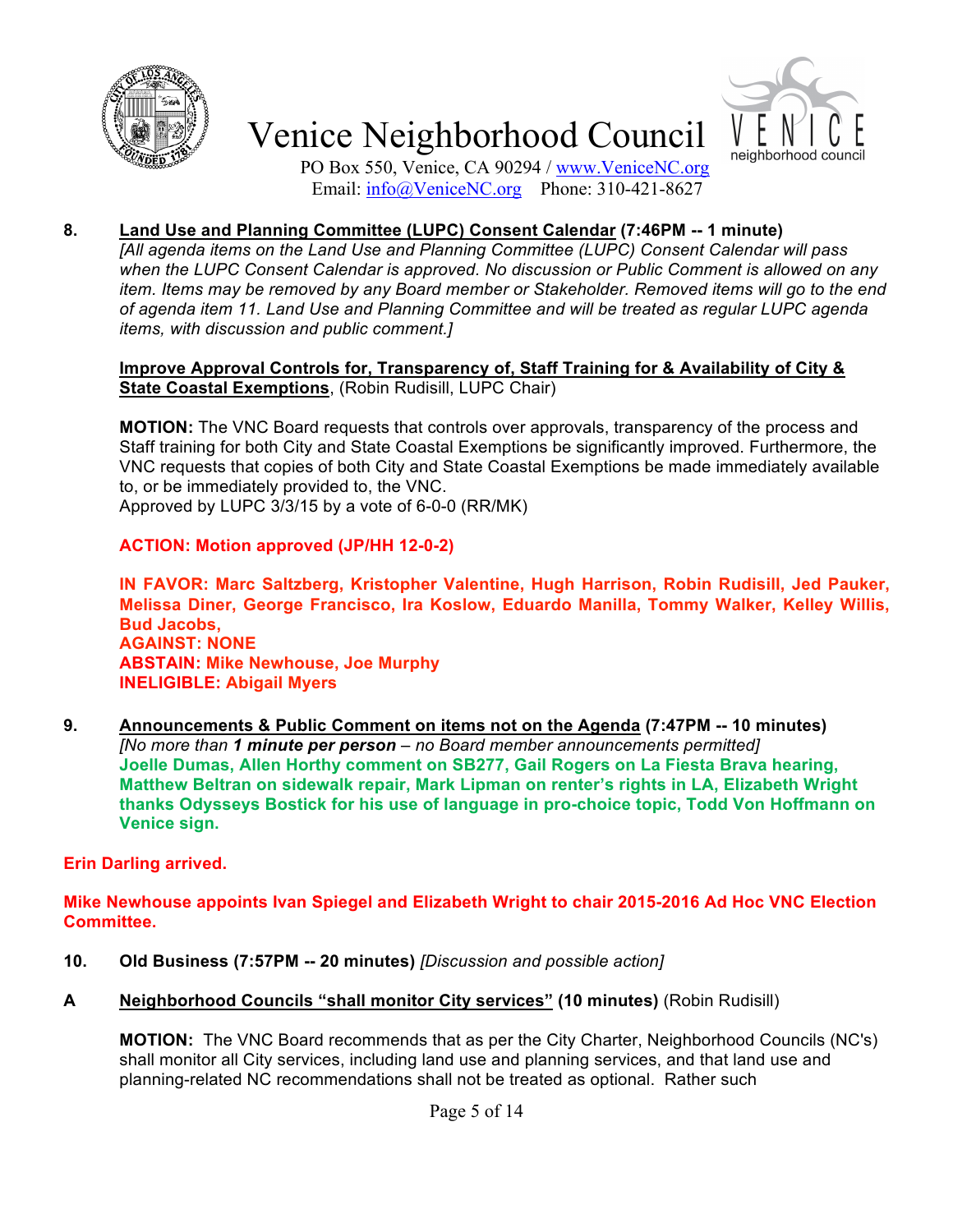



PO Box 550, Venice, CA 90294 / www.VeniceNC.org Email: info@VeniceNC.org Phone: 310-421-8627

recommendations shall be treated as a mandate as per the original intent of the City Charter change that created the NC's. Such NC land use and planning-related recommendations shall be disclosed in all City determinations in a "standing" section of City Staff Reports and City Determinations called "Neighborhood Council Recommendation." Moreover, along with those recommendations an explanation to be provided by the City decision maker if the NC recommendation is NOT factored in, or followed in, their Determination. This motion shall also be sent to WRAC for consideration by westside NCs.

Approved by LUPC 3/3/15 by a vote of 6-0-0 (RR/GR)

#### **ACTION: MS amends motion to read:**

The VNC Board recommends that land use and planning-related recommendations shall be disclosed in all City determinations in a "standing" section of City Staff Reports and City Determinations called "Neighborhood Council Recommendations." Along with those recommendations, an explanation to be provided by the City decision maker if the NC recommendations are NOT followed.

#### **Amendment approved (MS/RR 13-0-2).**

**IN FAVOR: Marc Saltzberg, Kristopher Valentine, Hugh Harrison, Robin Rudisill, Jed Pauker, Melissa Diner, George Francisco, Ira Koslow, Eduardo Manilla, Kelley Willis, Bud Jacobs, Erin Darling, Tommy Walker AGAINST: NONE ABSTAIN: Mike Newhouse, Joe Murphy INELIGIBLE: Abigail Myers**

**Public comment: Yolanda Gonzalez**

**Motion approved as amended (RR/JP 13-0-2).**

**IN FAVOR: Marc Saltzberg, Kristopher Valentine, Hugh Harrison, Robin Rudisill, Jed Pauker, Melissa Diner, George Francisco, Ira Koslow, Eduardo Manilla, Kelley Willis, Bud Jacobs, Tommy Walker AGAINST: NONE ABSTAIN: Mike Newhouse, Joe Murphy INELIGIBLE: Abigail Myers**

**B Change to Coastal Exemption Review/Approval Process/Procedure (10 minutes)** (Robin Rudisill)

**MOTION:** The VNC Board requests that controls over approvals, transparency of the process and Staff training for both City and State Coastal Exemptions be strongly improved and that copies of the Coastal Exemptions be made immediately available to, or be immediately provided to, the VNC. Approved by LUPC 3/3 **Removed from agenda**

Page 6 of 14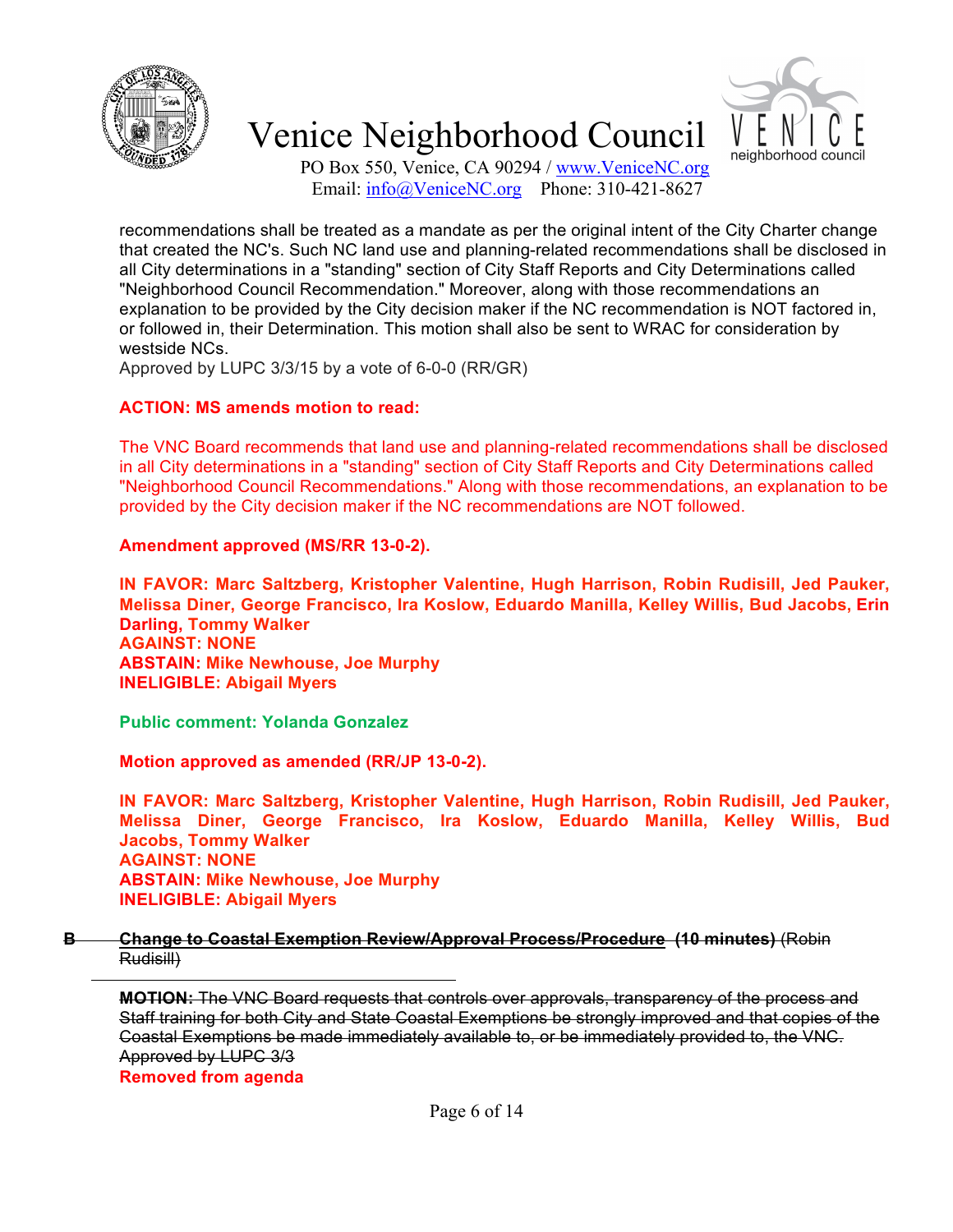



PO Box 550, Venice, CA 90294 / www.VeniceNC.org Email: info@VeniceNC.org Phone: 310-421-8627

#### **Matt Kline arrived.**

**11. LUPC (8:17PM – 40 minutes) (**Robin Rudisill on behalf of LUPC, Chair-lupc@VeniceNC.org) *[Discussion and possible action]*

#### **A Venice Coastal Zone Rental Housing Affordability & Availability Ordinance,** Robin Rudisill, LUPC Chair **(20 minutes)**

#### **MOTION:**

The well-documented Los Angeles housing crisis is having an extremely negative impact on the affordability and availability of rental housing in the Venice Coastal Zone. This shortage of rental housing is being exacerbated by a high and growing concentration of commercially operated Short-Term Rentals (STRs) and de facto hotels. The recent report from Los Angeles Alliance for a New Economy (LAANE), "AirBnB, Rising Rent and the Housing Crisis in Los Angeles," has finally quantified the presence and identified impacts of the largest of the STR platforms.

The City of Los Angeles has historically protected and preserved affordable housing mainly through the City's Rent Stabilization Ordinance (RSO). Currently, owners of RSO properties are converting residential units, including entire apartment buildings, into STRs and de facto hotels at an alarming and accelerating rate, bringing them rental rates markedly in excess of not only RSO-protected rent levels, but also higher than non RSO-protected market rental rates. Large numbers of vulnerable tenants have disappeared from RSO units in such buildings and the owners of such properties are now requesting new zoning entitlements to circumvent future RSO and Mello obligations.

Affordable housing in the Venice Coastal Zone is also supposed to be protected by the California State Law known as the Mello Act. The Mello Act does not allow the conversion of existing residential uses for purposes of non-Coastal-Dependent, non-residential uses. The City of Los Angeles has failed to adequately or correctly implement the Mello Act. Interim Administrative Procedures, adopted by the City in conjunction with the settlement of a lawsuit in 2000, have proven ineffectual. The City does not even inform tenants of their Mello Act rights.

The result of all of the foregoing is that Venice and other impacted neighborhoods are at this moment suffering a disastrous loss of affordable housing and displacement of long-term community members. Actions underway to address these problems will take time. Meanwhile, the rate of STR conversions, and of acquisitions for the purpose of conversions, is rapidly accelerating in anticipation of new City regulations. Unless immediate measures are taken, the loss of affordable housing in Venice, and particularly in the Coastal Zone, will continue removing a large segment of our population and our community character.

The Venice Coastal Zone provides existing coastal housing for low- and moderate-income persons, and thus, as per state law, the California Coastal Act of 1976 ("Coastal Act"), it is a Sensitive Coastal Resource Area, an area within the Coastal Zone of vital interest and sensitivity that must be protected and preserved. The dire urgency of the severe decline in such existing coastal housing for low- and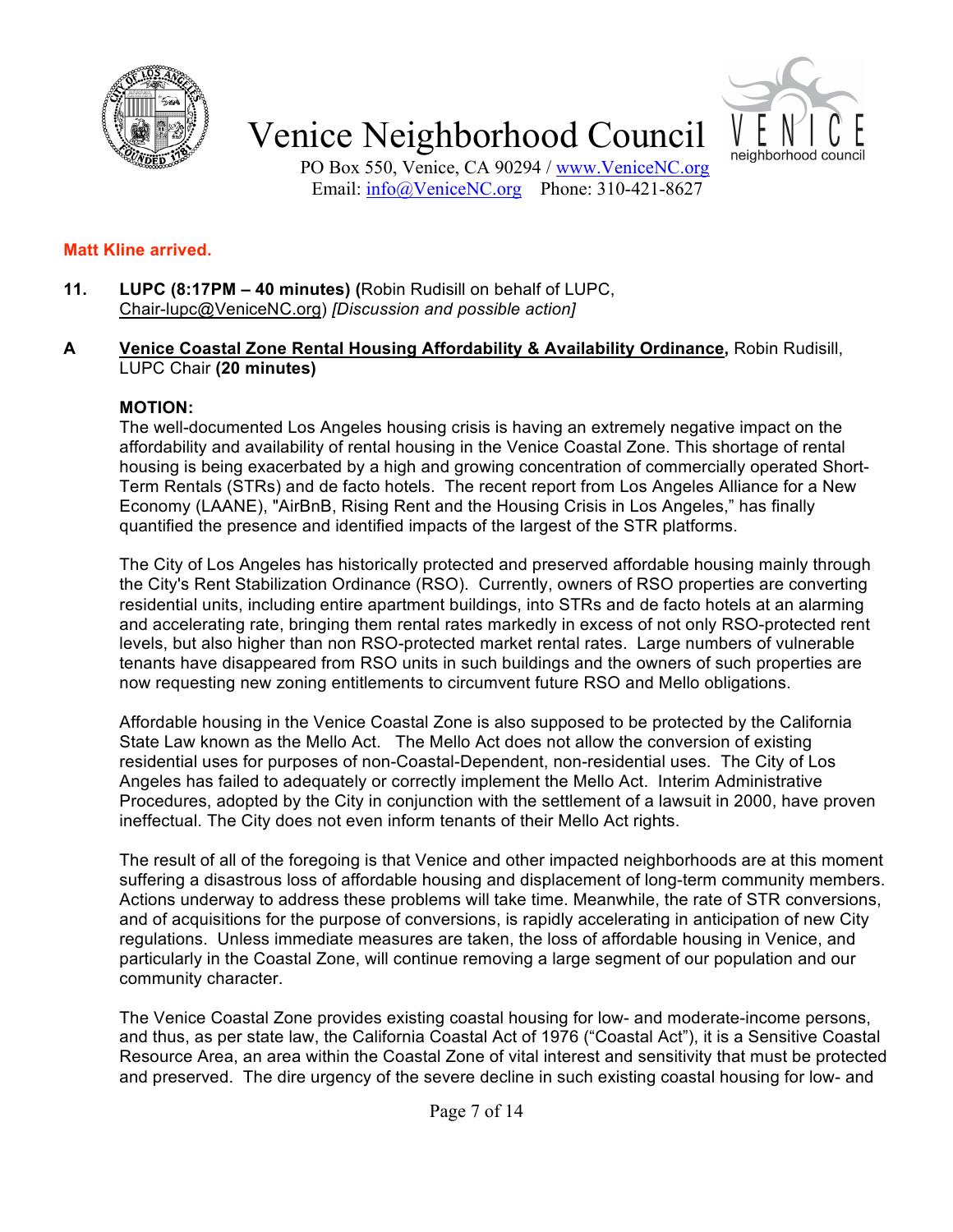



PO Box 550, Venice, CA 90294 / www.VeniceNC.org Email:  $\frac{info(@)$ VeniceNC.org Phone: 310-421-8627

moderate-income persons is causing, and will continue to cause, increasingly serious consequences for Venice's future as a tourist destination and as a valuable asset of Los Angeles with respect to its social, ethnic and economic diversity; and it is also likely to prejudice the ability of the City of Los Angeles to prepare a Venice Local Coastal Program that is in conformity with Chapter 3 of the Coastal Act.

Now therefore the VNC Board requests that Councilmember Bonin call for City to act immediately to curtail the loss of affordable housing, by the following actions:

Fully enforce existing laws prohibiting short-term rentals in residential zones and in commercials zones if the Certificate of Occupancy is for Apartment use.

Direct that adequate resources and direction be immediately provided to City departments, including especially (but not limited to) City Planning, Building & Safety, Housing and the City Attorney in order that they do the following until the City has determined its policies, rules and regulations regarding Short Term Rentals and has enacted an ordinance or ordinances to implement them:

Carefully follow the Interim Administrative Procedures for complying with the Mello Act, including but not limited to those related to handling of Mello checklists and applications, Mello Determinations, Mello Determination Appeals, and restrictions on changes of use/occupancy (aka conversions), including careful review of any currently pending changes of use and deferral of approval of any change of use requests until relevant enforcement procedures are clarified and confirmed feasible;

Clarify the definition of "feasible" as pertains to the Mello Act;

Improve the HCID standard of review procedures and documentation related to the determination of replacement affordable units to a "generally accepted" standard and implement procedural controls in order to stop current abuse of the Mello Act via loopholes and workarounds, including a final Building Permit clearance for Owners using the "Owner Occupied SFD" exemption;

Prepare and widely disseminate a "Tenant's Bill of Rights" that covers the rights of tenants under both the Rent Stabilization and the Mello Act as well as other applicable laws, in order to control and to stop the further erosion of Venice Coastal Zone housing, especially affordable housing, and resulting permanent damage to our neighborhoods;

The City immediately and fully enforce existing Federal, State and City regulations–including orders to comply for prohibited short-term rentals and other properties in violation of laws governing land use and housing in Venice with respect to change of use/conversion of housing, especially affordable housing, into Short-Term Rentals and de facto hotels. LUPC Vote 7-0-0

**ACTION: Motion approved (RR/ED 12-0-3).**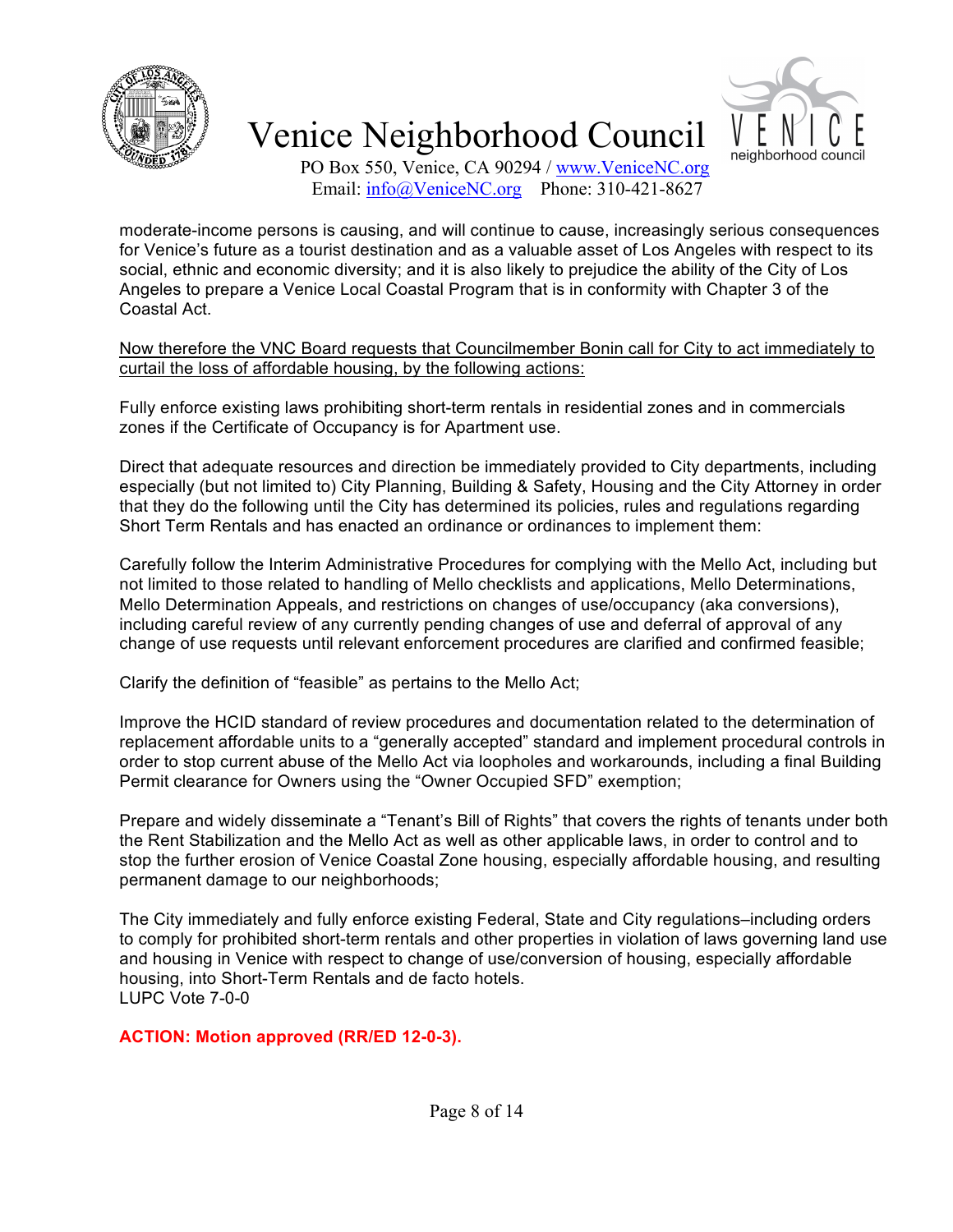



PO Box 550, Venice, CA 90294 / www.VeniceNC.org Email:  $info@V$ eniceNC.org Phone: 310-421-8627

**Public comment: Yolanda Gonzalez, Winny Buhler, Mark Lipman, Lauren, David Ewing, Yolanda Gonzalez, Nick Antonicello, James Adams, Judy Goldman, Lino W, Mark Kanights, Judy Branfman**

**IN FAVOR: Marc Saltzberg, Kristopher Valentine, Hugh Harrison, Robin Rudisill, Jed Pauker, Erin Darling, George Francisco, Matt Kline, Ira Koslow, Tommy Walker, Kelley Willis, Bud Jacobs AGAINST: NONE ABSTAIN: Mike Newhouse RECUSED: Melissa Diner INELIGIBLE: Abigail Myers**

- **B 2709 Ocean Front Walk (new SFD), (10 minutes)** North Venice Subarea, RD1.5-1 zone, Land Use Plan designation: Multiple Family Residential--Low Medium II, Dual Permit Jurisdiction Coastal Zone (aka "Appealable Area" post LCP) Applicable Cases: ZA-2014-3072-CDP-ZAA and ENV-2013-2051-CE and formerly approved DIR-2013-2050-SPP-SPPA-MEL and DIR-2012-1476-VSO-MEL (6-5-12)
	- CITY HEARING NOT YET SCHEDULED

REVISED Project Description: Construction of a new 3-story, 5,400 sq ft SFD, including 500 sq ft roof deck with roof access structure not to exceed 43.95' in height, on a vacant 2,502 sq ft, 28' wide lot (demo of formerly existing 1-story, 1,218 sq ft, 1912 structure was approved by Coastal Commission De Minimis Waiver on May 29, 2012, and Mello letter issued by HCID on May 31, 2012), with 3 parking spaces, and Specific Plan Project Permit Adjustment to allow a roof height of 32.95' in lieu of required 30'. ZA Adjustment request for 3'4" side yards in lieu of 4' required. Applicant: Dan Brunn & Henry Ramirez

LUPC Staff: Gabriel Ruspini

**MOTION:** The VNC Board recommends approval of the CDP for 2709 Ocean Front Walk for a new Single Family Dwelling, as REVISED by the recently added Zoning Administrator Adjustment entitlement request for reduced side yards.

*http://www.venicenc.org/2709-ocean-front-walk/* Approved by LUPC 4/7/15 by a vote of 7-0-0 (RR/GR)

### **ACTION: Motion approved (RR/JP 10-4-1).**

**Public comment: Mark Lipman**

**IN FAVOR: Marc Saltzberg, Kristopher Valentine, Robin Rudisill, Melissa Diner, George Francisco, Matt Kline, Ira Koslow, Eduardo Manilla, Joe Murphy, Bud Jacobs AGAINST: Hugh Harrison, Jed Pauker, Erin Darling, Kelley Willis ABSTAIN: Mike Newhouse INELIGIBLE: Abigail Myers**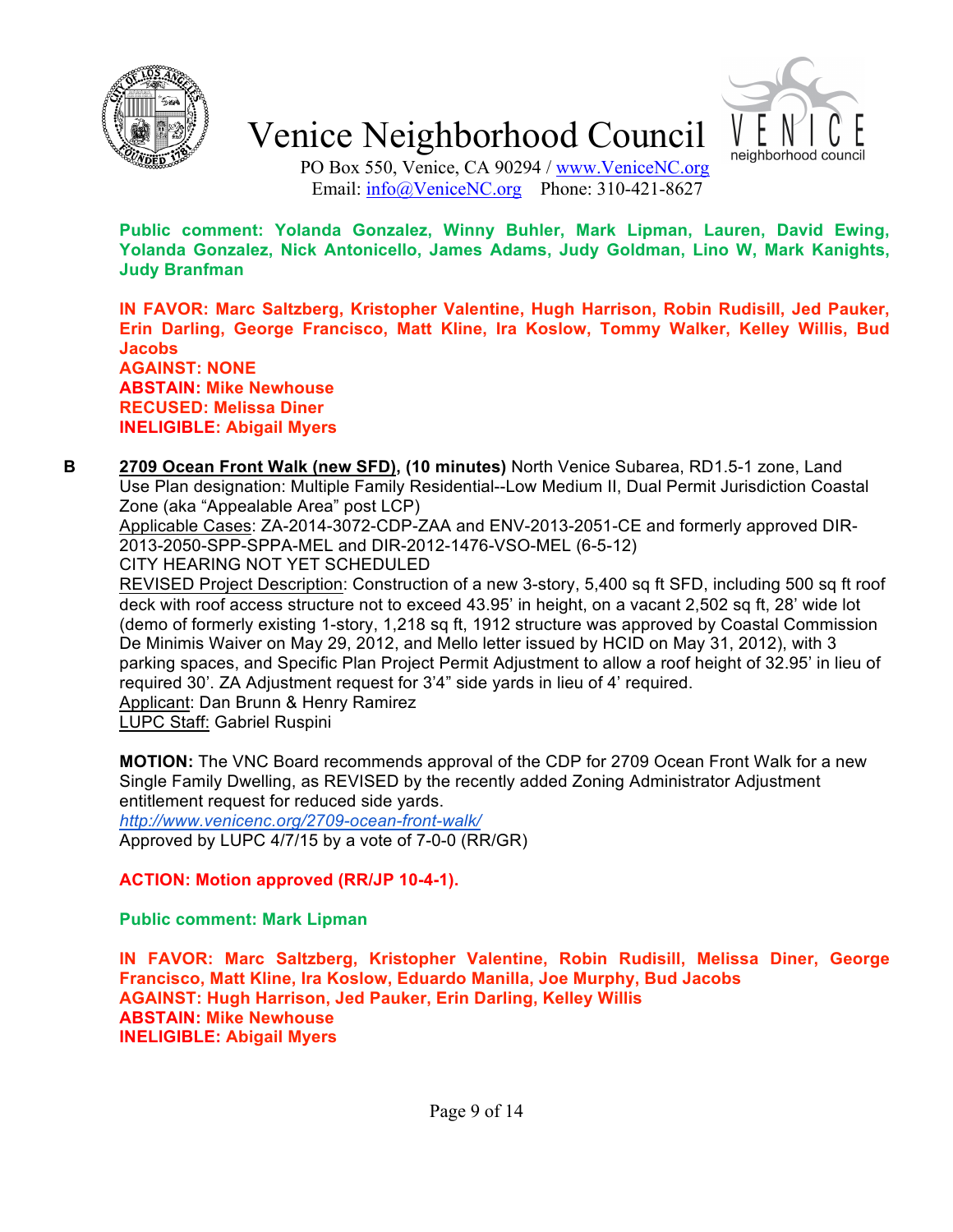



PO Box 550, Venice, CA 90294 / www.VeniceNC.org Email: info@VeniceNC.org Phone: 310-421-8627

**C 1217-1219 Cabrillo Ave (demo/duplex/2 condos**), **(10 minutes)** North Venice Subarea, RD1.5-1-0 zone, Land Use Plan designation: Multiple Family Residential--Low Medium II

Applicable Cases: proposed ZA-2015-????-CDP-SPP-MEL and pending AA-2013-3873-PMLA and ENV-2013-3872-CE CITY HEARING WITH ADVISORY AGENCY (NOT ZA) TOOK PLACE ON WEDNESDAY APRIL 8, 2015, 10:40 A.M., CITY HALL Project Description: Pursuant to LAMC Section 17.50, request for a Preliminary Parcel Map for a 1-lot Subdivision for 2 condominiums built over 2 lots, with 2 covered parking spaces and 1 uncovered parking space per condo, for a total of 6 parking spaces, on a 4,950 net sq ft site Applicant: John Staff LUPC Staff: Robin Rudisill

**MOTION:** The VNC Board recommends that a City CDP, which includes a parcel map for 2 condos and a Venice Coastal Zone Specific Plan compliance review (SPP), be obtained prior to moving ahead to complete the project, based on which the VNC Board will make a further recommendation. *http://www.venicenc.org/1217-1219-cabrillo-ave/* Approved by LUPC 4/7/15 by a vote of 7-0-0 (RR/RD)

#### **ACTION: Ira makes an amendment to motion:**

The VNC Board recommends that construction stops till a City CDP, which includes a parcel map for 2 condos and a Venice Coastal Zone Specific Plan compliance review (SPP) be obtained, after which the VNC Board will make a further recommendation.

#### **Amended language approved (IK/ED 13-0-2).**

**IN FAVOR: Marc Saltzberg, Kristopher Valentine, Robin Rudisill, Melissa Diner, George Francisco, Matt Kline, Ira Koslow, Eduardo Manilla, Joe Murphy, Bud Jacobs, Hugh Harrison, Jed Pauker, Erin Darling, Kelley Willis AGAINST: NONE ABSTAIN: Mike Newhouse, INELIGIBLE: Abigail Myers**

**Motion passes as amended (RR/JP 13-0-2).**

**Public comment: Irv Katz, Mark Lipman**

**IN FAVOR: Marc Saltzberg, Kristopher Valentine, Hugh Harrison, Robin Rudisill, Jed Pauker, Erin Darling, Melissa Diner, George Francisco, Matt Kline, Ira Koslow, Eduardo Manilla, Kelley Willis, Bud Jacobs AGAINST: Hugh Harrison, Jed Pauker, Erin Darling, Kelley Willis ABSTAIN: Mike Newhouse, Joe Murphy INELIGIBLE: Abigail Myers**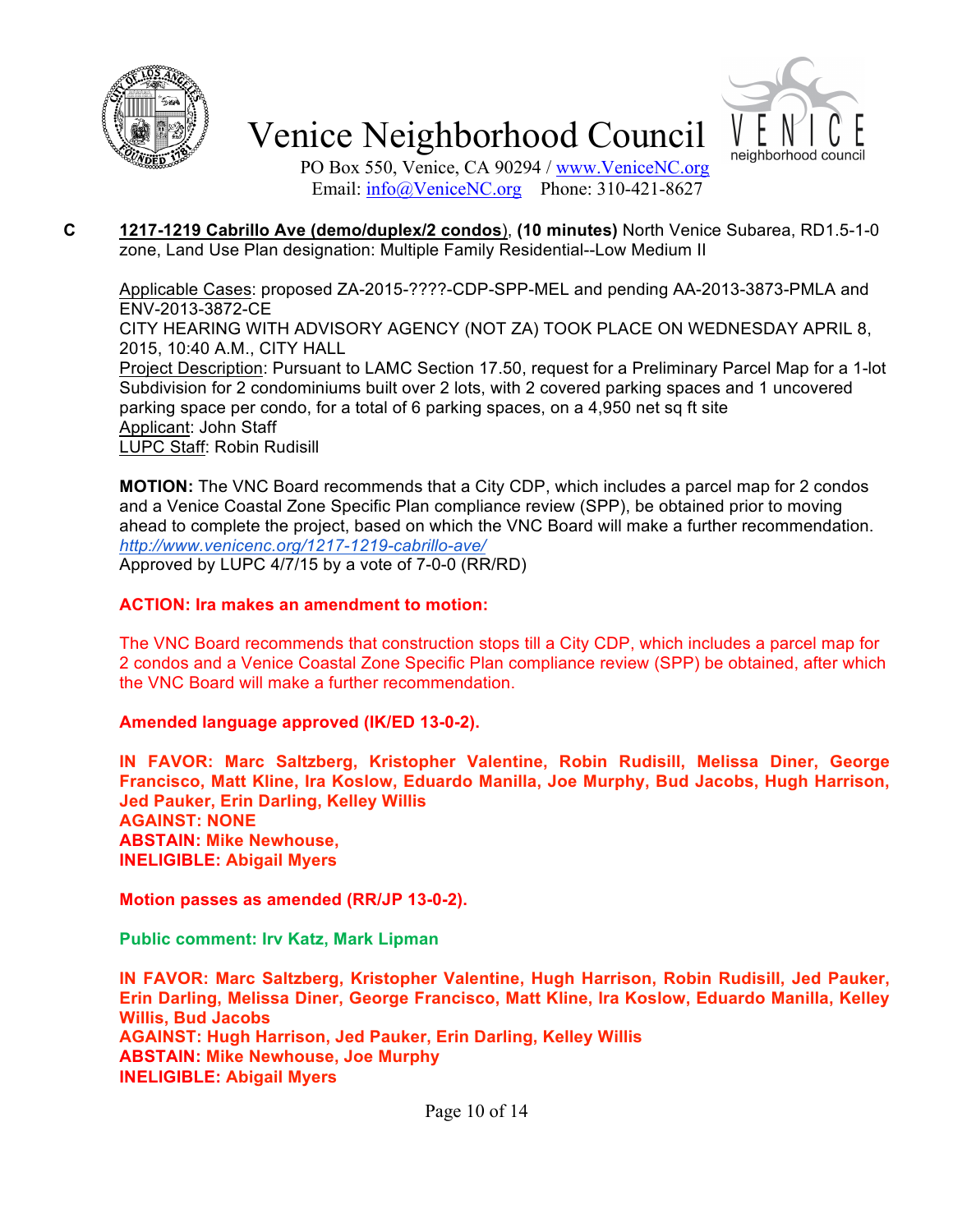



PO Box 550, Venice, CA 90294 / www.VeniceNC.org Email: info@VeniceNC.org Phone: 310-421-8627

**12. New Business (9:00PM – 40 minutes)**

*[Discussion and possible action]*

**A Appointment of an individual to serve on the Westside regional grievance panel (10 minutes)**  (Ira Koslow for REC ira.koslow@venicenc.com)

**MOTION:** As relates to the Stipulation Worksheet 3. Article XI. – Grievance Process: The Board shall appoint an individual to serve on a pool of panelists for the Westside regional grievance panel. The appointee may be a Board member or stakeholder.

LINK: http://www.venicenc.org/wp-content/uploads/2012/05/grievance-panel-motion.pdf

**ACTION: Motion to appoint Ivan Spiegel approved (IK/ED 13-0-2).**

**IN FAVOR: Marc Saltzberg, Kristopher Valentine, Robin Rudisill, Melissa Diner, George Francisco, Ira Koslow, Eduardo Manilla, Joe Murphy, Bud Jacobs, Hugh Harrison, Jed Pauker, Erin Darling, Kelley Willis AGAINST: NONE ABSTAIN: Mike Newhouse, Matt Kline**

**B Approval of the Election Stipulation Worksheet (10 minutes)** (Ira Koslow for REC ira.koslow@venicenc.com)

**MOTION:** The VNC Board shall approve the completed Election Stipulation Worksheet as submitted by the Rules and Elections Committee.

LINK:http://www.venicenc.org/wp-content/uploads/2012/05/venicenc-completed-election-andadministrative-procedures-stipulation-worksheet-doc.pdf

**ACTION: Motion approved (IK/ED 13-0-2).**

**IN FAVOR: Marc Saltzberg, Kristopher Valentine, Robin Rudisill, Melissa Diner, George Francisco, Ira Koslow, Eduardo Manilla, Bud Jacobs, Hugh Harrison, Jed Pauker, Erin Darling, Kelley Willis AGAINST: NONE ABSTAIN: Mike Newhouse, Joe Murphy**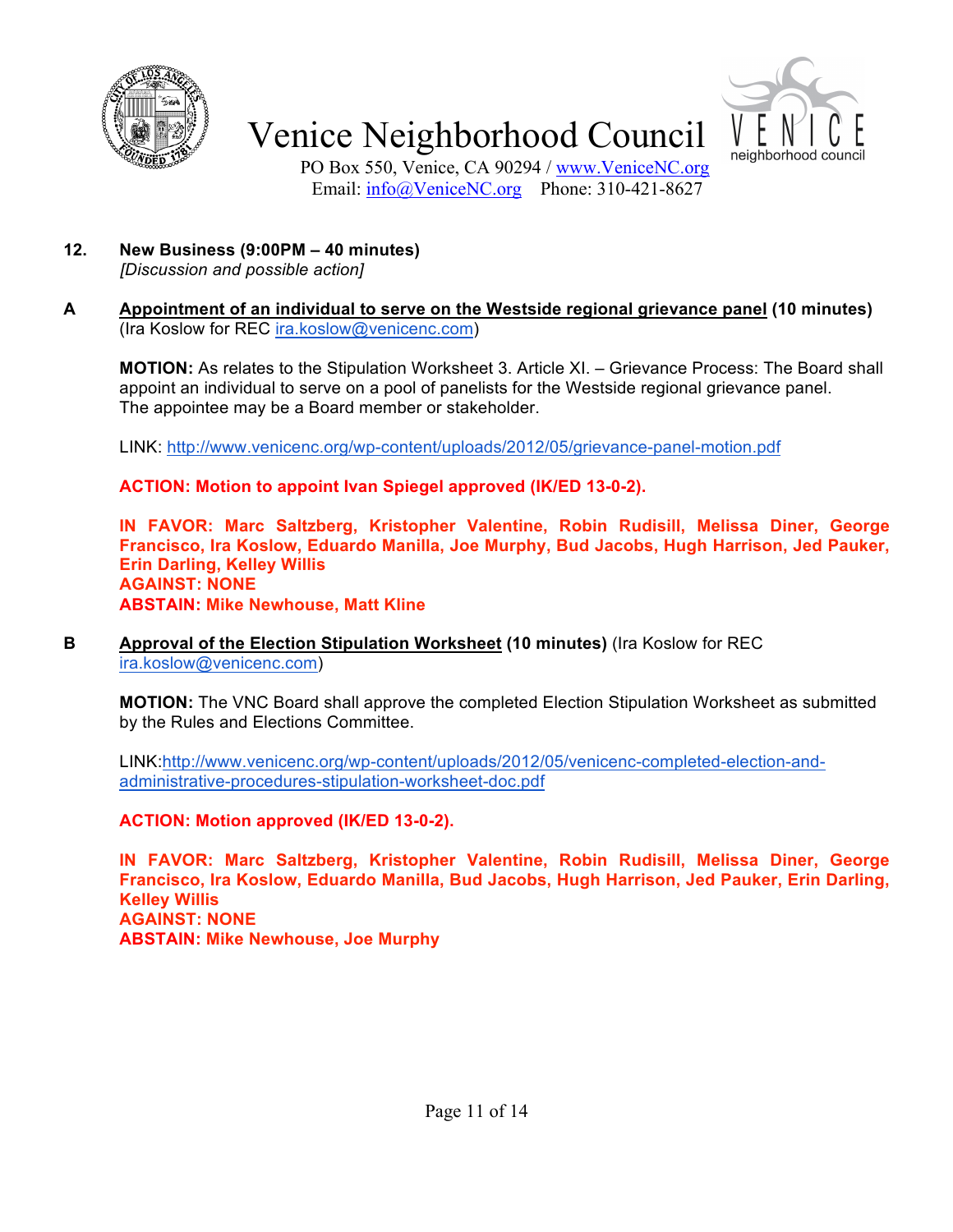



PO Box 550, Venice, CA 90294 / www.VeniceNC.org Email:  $\frac{info(@)$ VeniceNC.org Phone: 310-421-8627

## **C Approval of revised VNC Bylaws (10 minutes)** Ira Koslow for REC (ira.koslow@venicenc.com)

**MOTION:** The Venice Neighborhoods Council approves the revised Bylaws as submitted by the Rules and Elections Committee.

LINK: http://www.venicenc.org/wp-content/uploads/2012/05/vnc-bylaws-for-approval-2015.pdf

**ACTION: Bylaws are corrected to reinstate voting for Secretary and Communications Officer.**

**RR amendment to limit LUPC chair to two terms fails to get a second.**

**Motion approved (IK/JM 14-0-1).**

**IN FAVOR: Marc Saltzberg, Kristopher Valentine, Hugh Harrison, Jed Pauker, Erin Darling, George Francisco, Ira Koslow, Eduardo Manilla, Joe Murphy, Abigail Myers, Kelley Willis, Bud Jacobs AGAINST: Robin Rudisill, Matt Kline ABSTAIN: Mike Newhouse**

**D Topless Sunbathing on Sand Venice Beach (10 minutes)** (Melissa Diner on behalf of OFW Committee) (melissa.diner@venicenc.org)

**MOTION:** Whereas Venice Beach was founded and designed around the European culture of Venice, Italy, and

Whereas topless bathing is commonplace throughout Europe, much of the rest of the world and many places within the US, and

Whereas Venice Beach has been a safe haven for liberal views and free expression, and Whereas historically Venice Beach allowed nude bathing,

Therefore be it resolved that The Venice Neighborhood Council supports women being afforded the same rights as men to sunbathe topless on the sands of Venice Beach.

Thomas Elliot motion, Carl Lambert Second.

APPROVED BY OFW COMMITTEE 7-0-1/ 3/24/2015

### **ACTION: Motion approved (MD/JM 12-2-2)**

**Public comment: Carolyn Rios, DeDe Audet, Yolanda Gonzalez, Benton Quin, David Ewing**

**IN FAVOR: Marc Saltzberg, Kristopher Valentine, Hugh Harrison, Jed Pauker, Erin Darling, Melissa Diner, George Francisco, Ira Koslow, Eduardo Manilla, Joe Murphy, Abigail Myers, Kelley Willis AGAINST: Robin Rudisill, Matt Kline**

**ABSTAIN: Mike Newhouse, Bud Jacobs**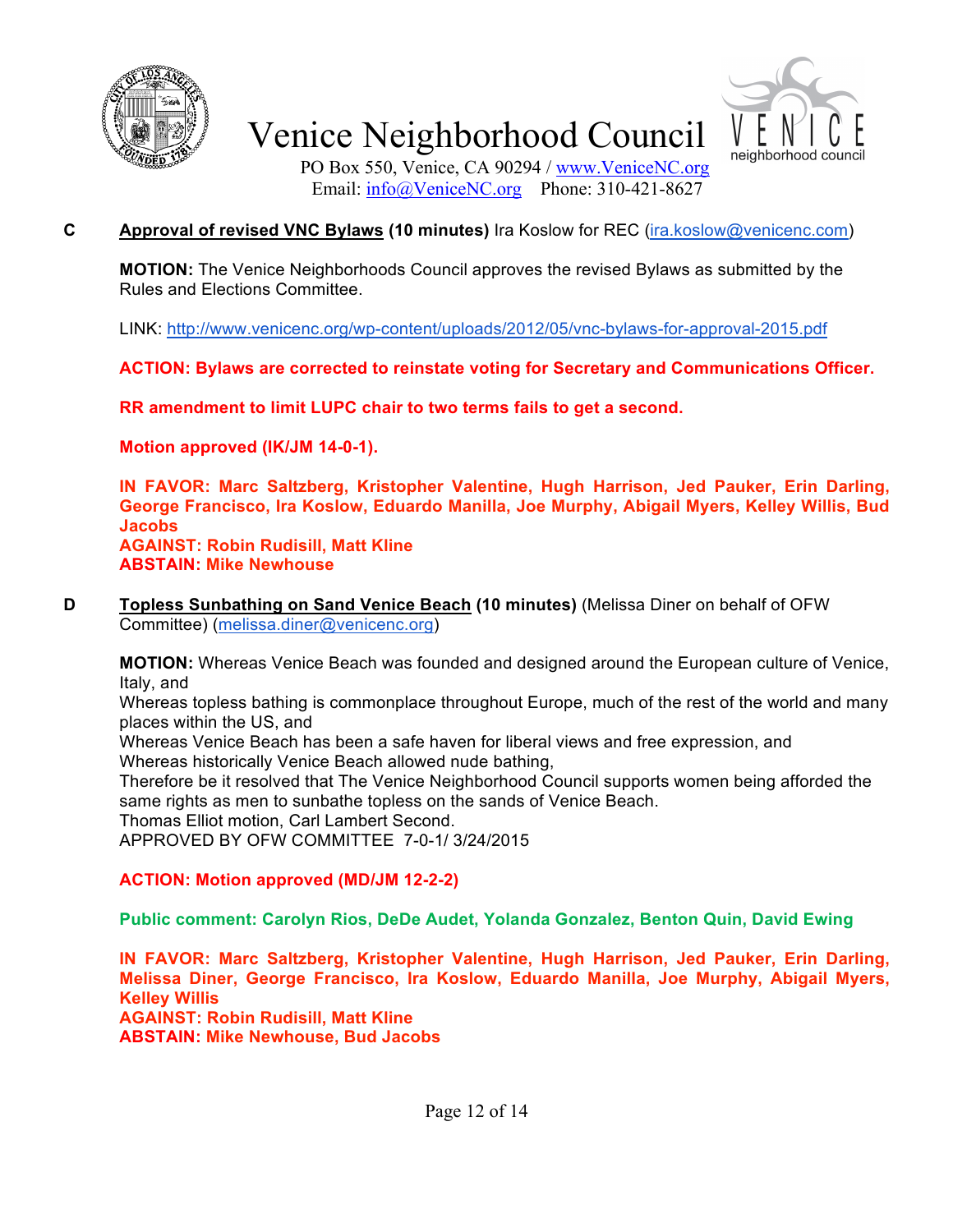



PO Box 550, Venice, CA 90294 / www.VeniceNC.org Email: info@VeniceNC.org Phone: 310-421-8627

**13. Treasurers Report (9:40PM - 3 minutes)** (Hugh Harrison on behalf of Budget & Finance Committee, Treasurer@VeniceNC.org) [Discussion and possible action]

## **A Approval of March Monthly Expenditure Reports**

**MOTION:** The Venice Neighborhood Council approves the attached Monthly Expenditure Reports for March 2015.

APPROVED by Budget and Finance Committee 4-0-0 4/7/15

LINK: http://www.venicenc.org/wp-content/uploads/2012/05/Expenditures\_to\_Date.March15.pdf LINK: http://www.venicenc.org/wp-content/uploads/2012/05/Monthly-Exp-Report.March15.pdf

**ACTION: Motion approved (HH/KW 14-0-1).**

**IN FAVOR: Marc Saltzberg, Kristopher Valentine, Hugh Harrison, Robin Rudisill, Jed Pauker, Erin Darling, George Francisco, Matt Kline, Ira Koslow, Eduardo Manilla, Joe Murphy, Abigail Myers, Kelley Willis, Bud Jacobs AGAINST: NONE ABSTAIN: Mike Newhouse**

### **B Allocation of funds**

**MOTION:** The Venice Neighborhood Council allocates the following funds:

1. \$855 from Board Community Improvement Projects for Window Clings per the Public Safety Committee.

- 2. \$750 for a new computer.
- 3. \$400 for a camera and related items.

This motion was approved 4-0-0.

### **ACTION: Motion approved (HH/IK 14-0-1).**

**IN FAVOR: Marc Saltzberg, Kristopher Valentine, Hugh Harrison, Robin Rudisill, Jed Pauker, Erin Darling, George Francisco, Matt Kline, Ira Koslow, Eduardo Manilla, Joe Murphy, Abigail Myers, Kelley Willis, Bud Jacobs AGAINST: NONE ABSTAIN: Mike Newhouse**